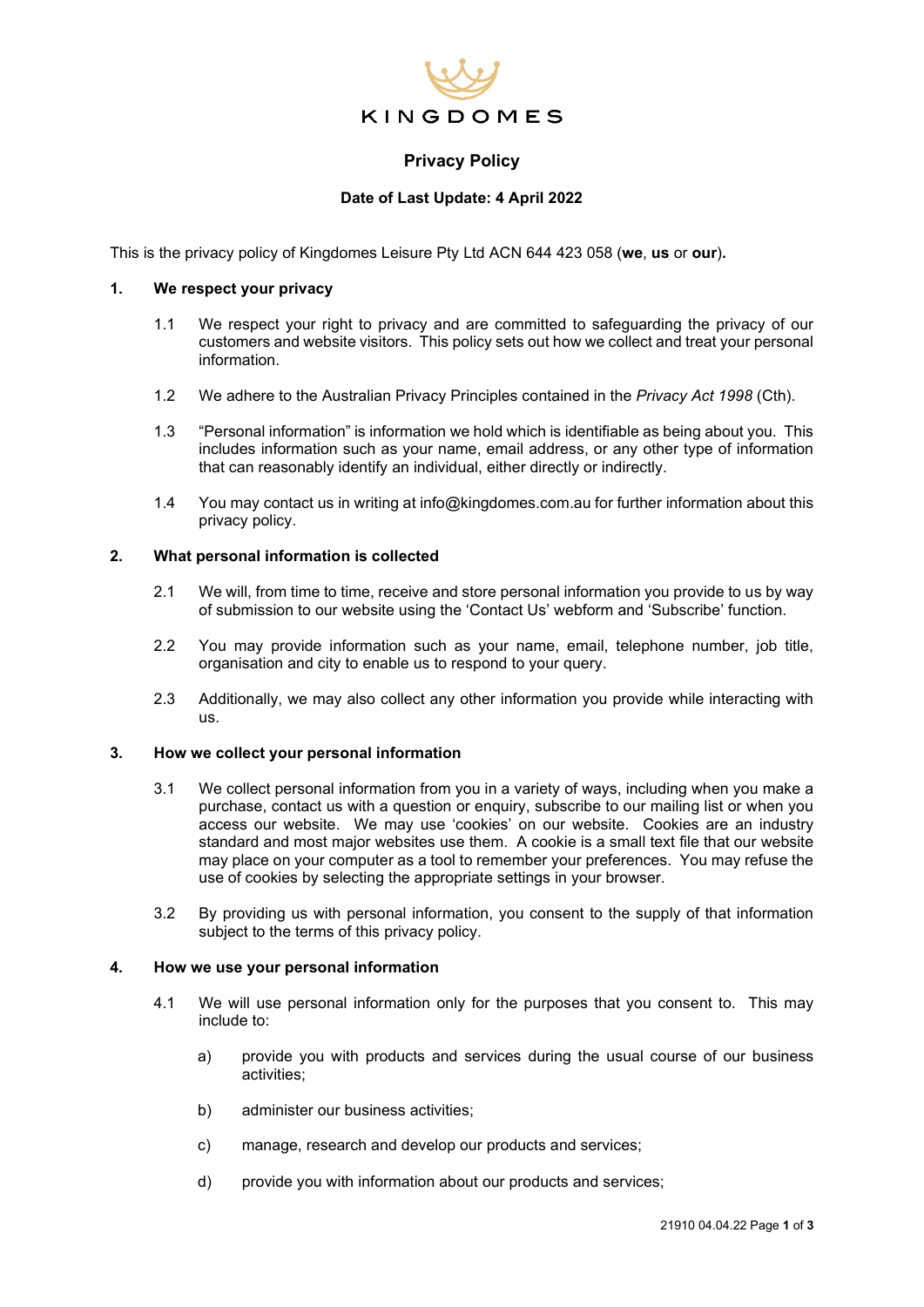- e) communicate with you by a variety of measures including, but not limited to, by telephone, email, SMS text message, or mail; and
- f) investigate any complaints.

If you withhold your personal information, it may not be possible for us to provide you with our products and services or for you to fully access our website.

- 4.2 We may disclose your personal information to comply with a legal requirement, such as a law, regulation, court order, subpoena, warrant, legal proceedings or in response to a law enforcement agency request.
- 4.3 If there is a change of control in our business or a sale or transfer of business assets, we reserve the right to transfer to the extent permissible at law our user databases, together with any personal information and non-personal information contained in those databases.

### **5. Disclosure of your personal information**

- 5.1 We may disclose your personal information to any of our employees, officers, insurers, professional advisers, agents, suppliers or subcontractors insofar as reasonably necessary for the purposes set out in this privacy policy.
- 5.2 If we do disclose your personal information to a third party, we will protect it in accordance with this privacy policy.

## **6. Hosting and International Data Transfers**

- 6.1 Information that we collect may from time to time be stored, processed in or transferred between parties or sites located in countries outside of Australia.
- 6.2 Our office and facilities are located in Australia. However, in the event that we open offices or facilities outside of Australia, any transfers to each of these countries will be protected by appropriate safeguards.
- 6.3 You acknowledge that personal data that you submit for publication through our website or service may be available, via the internet, around the world. We cannot prevent the use (or misuse) of such personal data by others.

## **7. Security of your personal information**

- 7.1 We are committed to ensuring that the information you provide to us is secure. In order to prevent unauthorised access or disclosure, we have put in place suitable physical, electronic and managerial procedures to safeguard and secure information and protect it from misuse, interference, loss and unauthorised access, modification and disclosure.
- 7.2 The transmission and exchange of information is carried out at your own risk. We cannot guarantee the security of any information that you transmit to us, or receive from us. Although we take measures to safeguard against unauthorised disclosures of information, we cannot assure your that personal information that we collect will not be disclosed in a manner that is inconsistent with this privacy policy.

### **8. Access to your personal information**

8.1 You may request details of personal information that we hold about you in accordance with the provisions of the *Privacy Act* 1988 (Cth). If you would like a copy of the information which we hold about you or believe that any information we hold on you is inaccurate, out of date, incomplete, irrelevant or misleading, please email us at info@kingdomes.com.au.